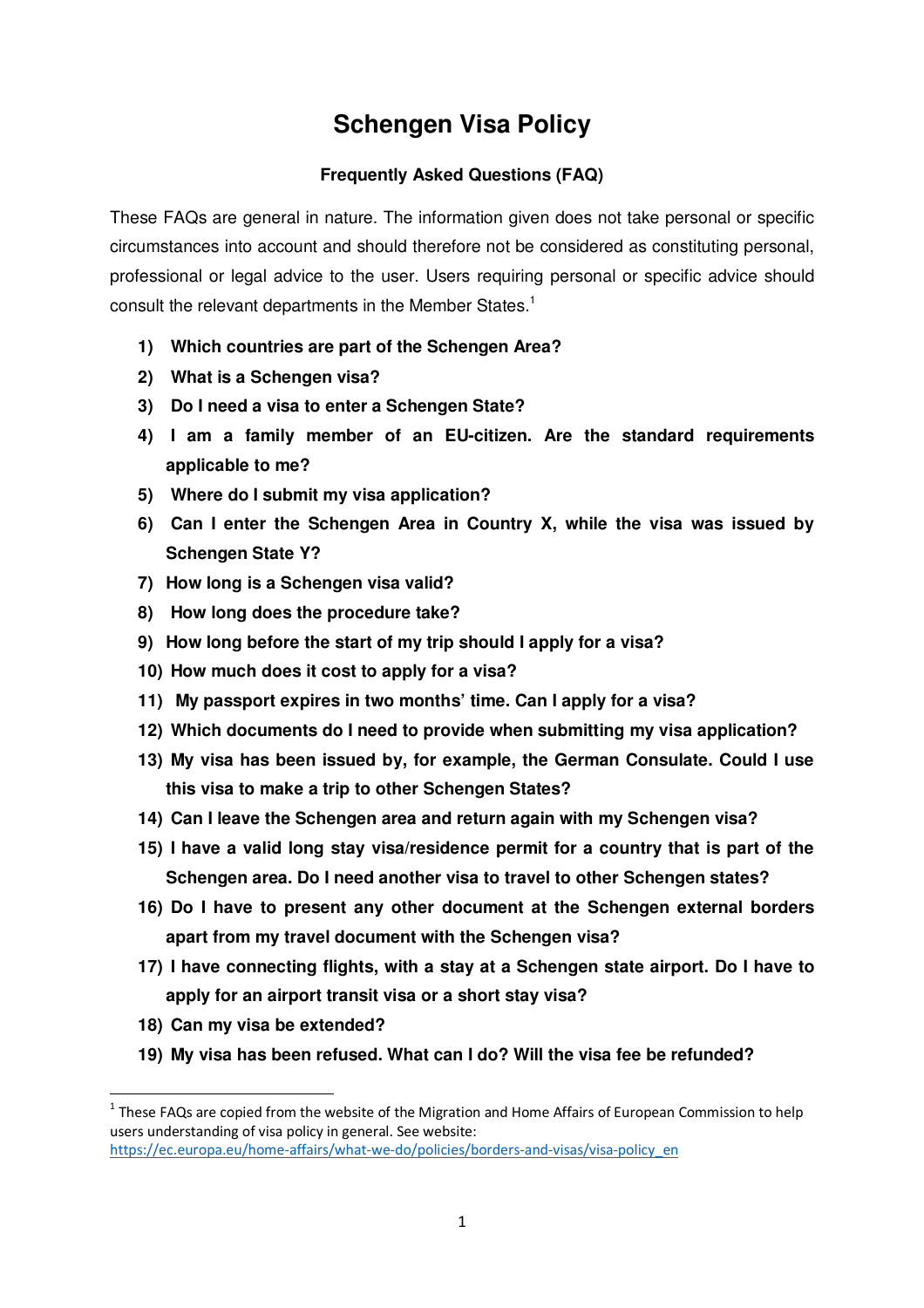#### **1) Which countries are part of the Schengen Area?**

The Schengen area covers 26 countries ("Schengen States") without border controls between them. These countries are: Austria, Belgium, the Czech Republic, Denmark, Estonia, Finland, France, Germany, Greece, Hungary, Iceland, Italy, Latvia, Liechtenstein, Lithuania, Luxembourg, Malta, the Netherlands, Norway, Poland, Portugal, Slovakia, Slovenia, Spain, Sweden and Switzerland. These countries apply the common visa policy for short stay visas.

#### **2) What is a Schengen visa?**

- $\triangleright$  A transit through or an intended stay in the territory of the Schengen States of a duration of no more than 90 days in any 180 day period ("short stay visa"),
- $\triangleright$  A transit through the international transit areas of airports of the Schengen States ("airport transit visa").

Generally the visa issued allows you to visit any of the Schengen States during the same trip, within the validity of the visa.

A Schengen visa is not appropriate, if you wish to remain in a Schengen country for longer than 90 days, take up employment or establish a business, trade or profession.

### **3) Do I need a visa to enter a Schengen State?**

To find out if you need a visa to enter a Schengen State, you can consult the overview on the website of the European Commission:

https://ec.europa.eu/home-affairs/what-we-do/policies/borders-and-visas/visapolicy/apply for a visa en

# **4) I am a family member of an EU-citizen. Are the standard requirements applicable to me?**

Family members of EU citizens who have exercised their right of free movement (meaning that the EU citizen resides in or travels to a Member State other than his/her country of origin) benefit from certain procedural facilitations. The basic criteria to be fulfilled are the following:

- $\triangleright$  the EU citizen has exercised his/her right of free movement
- $\triangleright$  the family member (applicant) belongs to one of the categories covered by Directive 2004/38/EC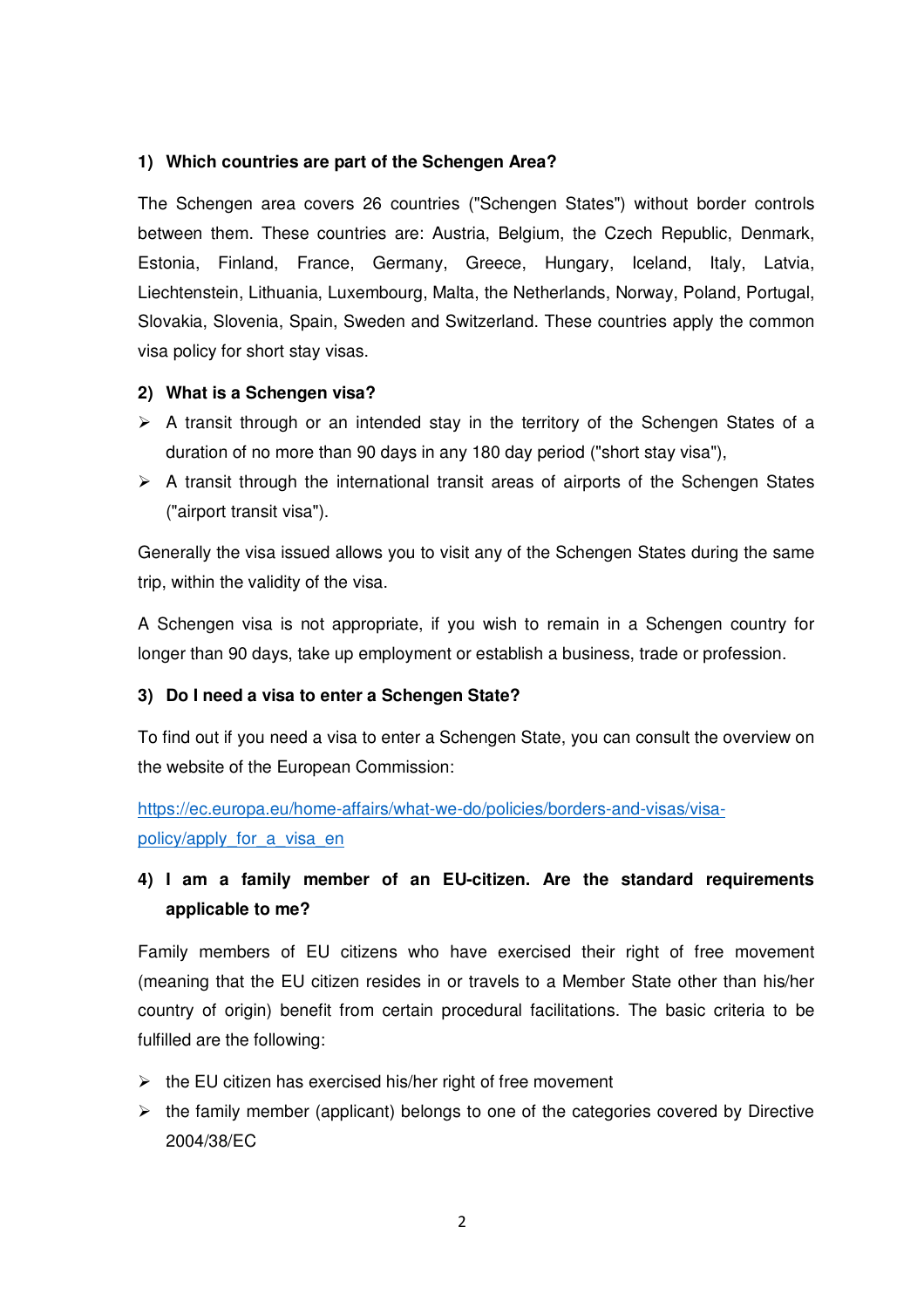$\triangleright$  the family member (applicant) accompanies the EU citizen or joins him/her in the Schengen State of destination

For further information consult the website of the European Commission:

https://ec.europa.eu/home-affairs/what-we-do/policies/borders-and-visas/visapolicy/apply for a visa en

#### **5) Where do I submit my visa application?**

You must lodge the application for a Schengen visa at the Consulate of the country that you intend to visit, or – if you intend to visit more than one Schengen State, the Consulate of the country of your primary destination (i.e. main purpose of stay or longest stay).

If you intend to visit several Schengen States and the stays will be of equal length, you must apply at the Consulate of the country whose external borders you will cross first when entering the Schengen area.

As a general rule, you must apply for a visa at the Consulate with territorial competence for the country in which you legally reside.

For more detailed information, please visit this page on the European Commission's website:

https://ec.europa.eu/home-affairs/what-we-do/policies/borders-and-visas/visapolicy/how to apply en

# **6) Can I enter the Schengen area in country X, while the visa was issued by Schengen country Y?**

As a general rule you may cross any Schengen border with visa issued by any Schengen country. However, the short-stay visa does not automatically entitle you to enter the Schengen area. See FAQ no 16 on checks at the external borders.

### **7) How long can I stay in the Schengen area on the basis of my visa?**

The Schengen visa is a short stay visa and takes the form of a sticker affixed to the travel document. The definition of "short stay" is a stay of "90 days in any 180 days period". This means that the total duration of stay is of maximum 90 days, in any period of 180 days.

The precise length of validity of your visa is indicated on the visa sticker under the heading "Duration of visit".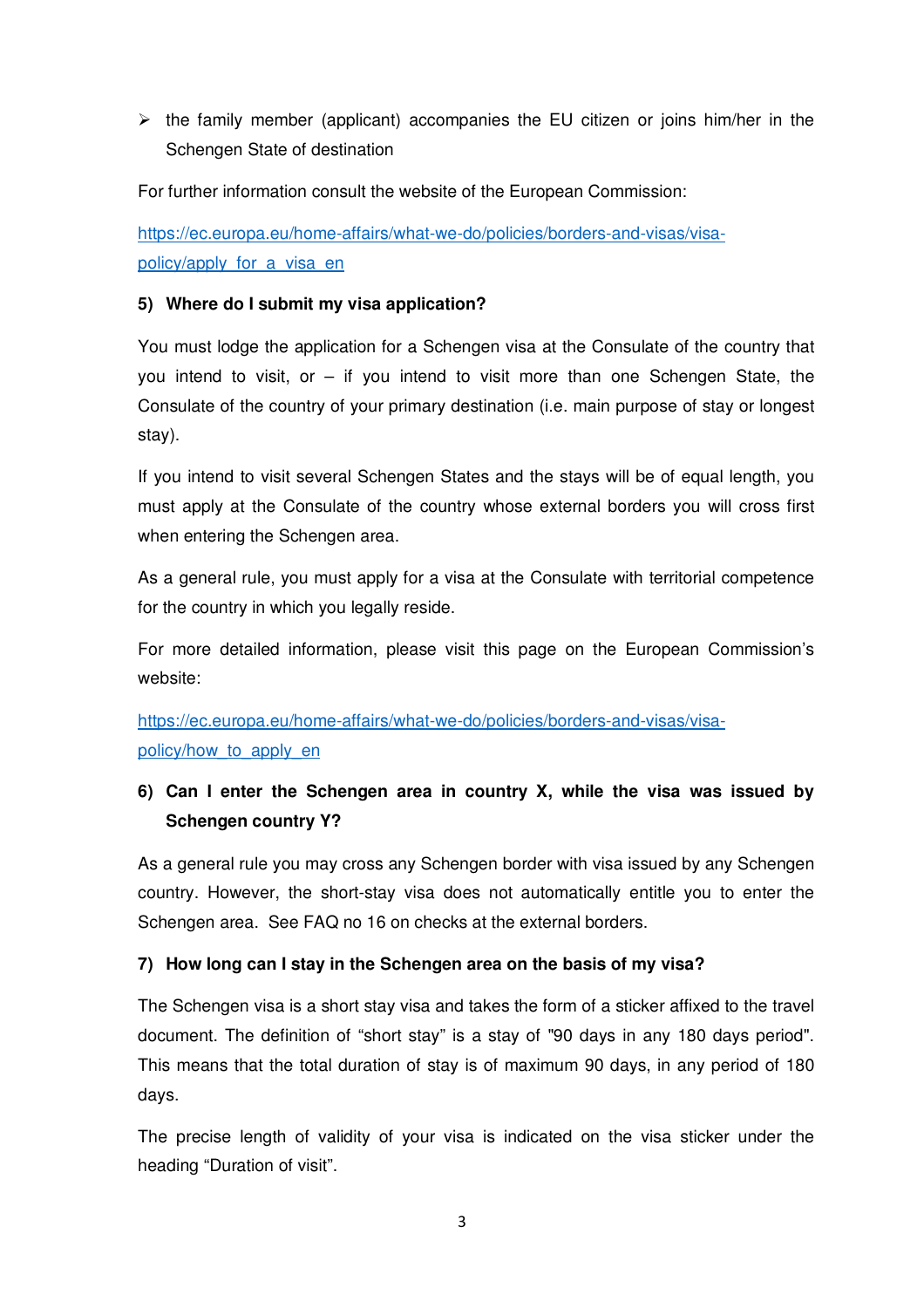With a single-entry visa you can enter the Schengen area only once. This is indicated on the visa sticker under the heading "Number of entries" by "1". A two-entry or a multipleentry visa allows for two or several entries during the validity of the visa. This is indicated on the visa sticker by "02" or "MULT" under the heading "Number of entries".

You will find information on how to read your visa sticker on the following page of the European Commission's website:

https://ec.europa.eu/home-affairs/what-we-do/policies/borders-and-visas/visapolicy/read\_visa\_sticker\_en

### **8) How long does the visa procedure take?**

As a general rule, once a Schengen visa application is submitted to the Consulate, a decision is taken by the Consulate within 15 calendar days. This period may be extended up to 30 days or 60 days. More information is available on the following page of the European Commission's website:

https://ec.europa.eu/home-affairs/what-we-do/policies/borders-and-visas/visapolicy/visa\_application\_en

### **9) How long before the start of the intended visit should I apply for a visa?**

Applications can be lodged no more than three months before the start of the intended trip.

It is advisable to lodge an application at least 15 calendar days before the intended visit.

However it is also recommended that you lodge the visa application taking into account national holidays of the Schengen State of destination and in the country where you apply for the visa.

Holders of a multiple-entry visa (valid for a period of at least six months) may lodge the application for a new visa before the expiry of that visa.

### **10) How much does it cost to apply for a visa?**

The general visa fee of EUR 60 must be paid when you submit the visa application. The visa fee for children from the age of six years and below the age of 12 years is EUR 35.

Nationals of countries with which the EU has concluded Visa Facilitation Agreements shall pay a fee of EUR 35. Please consult the list on the European Commission's website:

https://ec.europa.eu/home-affairs/what-we-do/policies/borders-and-visas/visa-policy\_en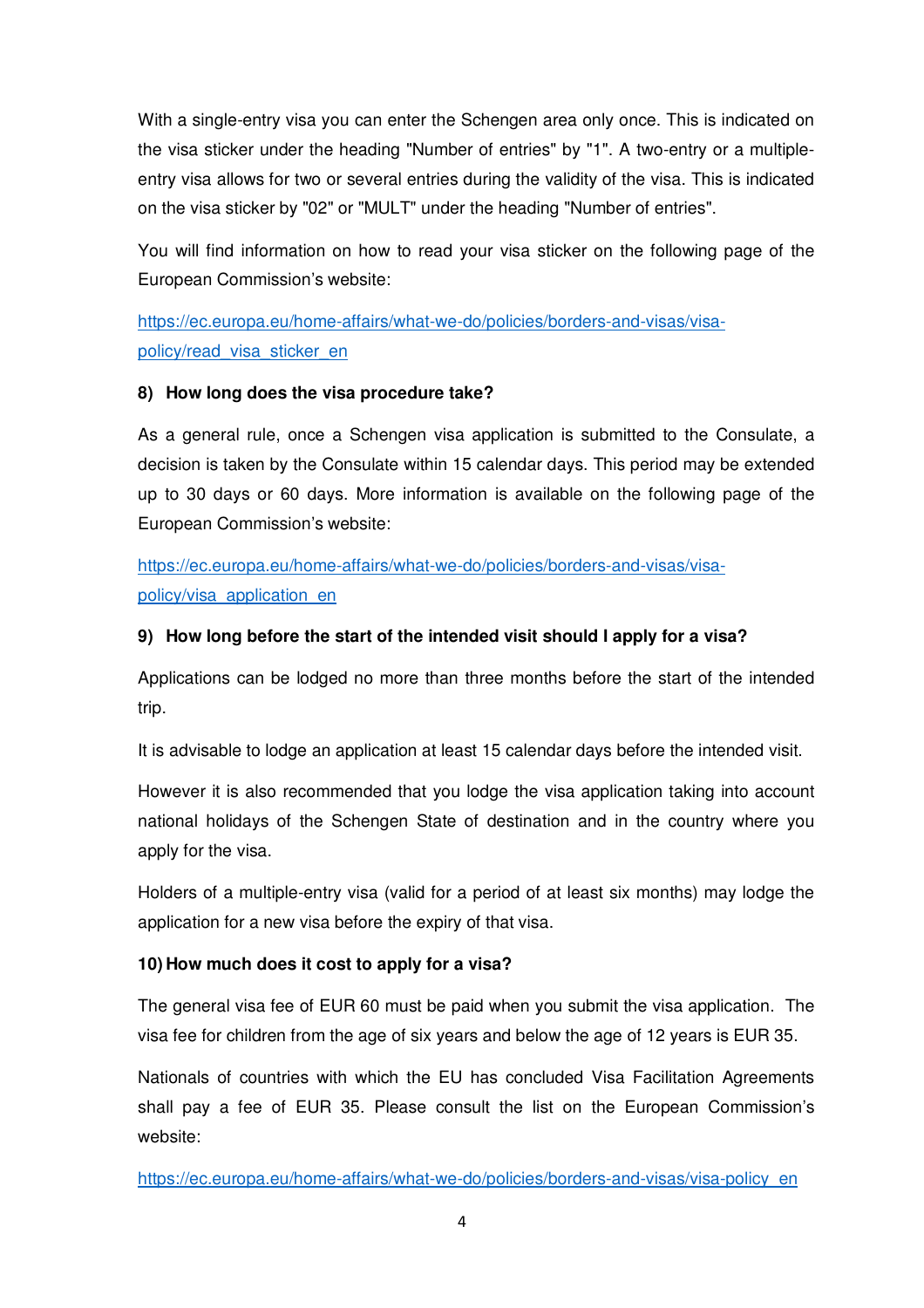The visa fee is waived for applicants belonging to one of the following categories:

- $\triangleright$  children under six years;
- $\triangleright$  school pupils, students, postgraduate students and accompanying teachers who undertake stays for the purpose of study or educational training;
- $\triangleright$  researchers from third countries travelling for the purpose of carrying out scientific research;
- $\triangleright$  representatives of non-profit organisations aged 25 years or less participating in seminars, conferences, sports, cultural or educational events organised by nonprofit organisations;
- family members of EU/EEA citizens, falling under Directive 2004/38. See FAQ no 4.

Member States also apply other optional visa fees waivers. You can obtain detailed information on that from the consulate where you intend to apply.

If you submit the application at an external service provider, you will be charged a service fee.

### **11) My passport expires in two months' time. Can I apply for a visa?**

In principle you cannot. It is a requirement that the expiration date of your passport is 3 months AFTER your return from the Schengen State. However, in justified cases of emergency, the Consulate may deviate from this rule.

### **12) Which documents do I need to provide when submitting my visa application?**

Information on the documents to be submitted can be found on the following page of the European Commission's website:

https://ec.europa.eu/home-affairs/what-we-do/policies/borders-and-visas/visapolicy/required\_documents\_en

# **13) My visa has been issued by, for example, the German Consulate. Could I use this visa to make a trip to other Schengen States?**

Yes. According to the Schengen rules, the Schengen visa is generally valid for all the countries in the Schengen area. Please note, however, that you always have to apply at the consulate of the country which is your primary destination (see FAQ no 5). The territorial validity of your visa is indicated on the visa sticker under the heading "Valid For". You will find information on how to read your visa sticker on the following page of the European Commission's website: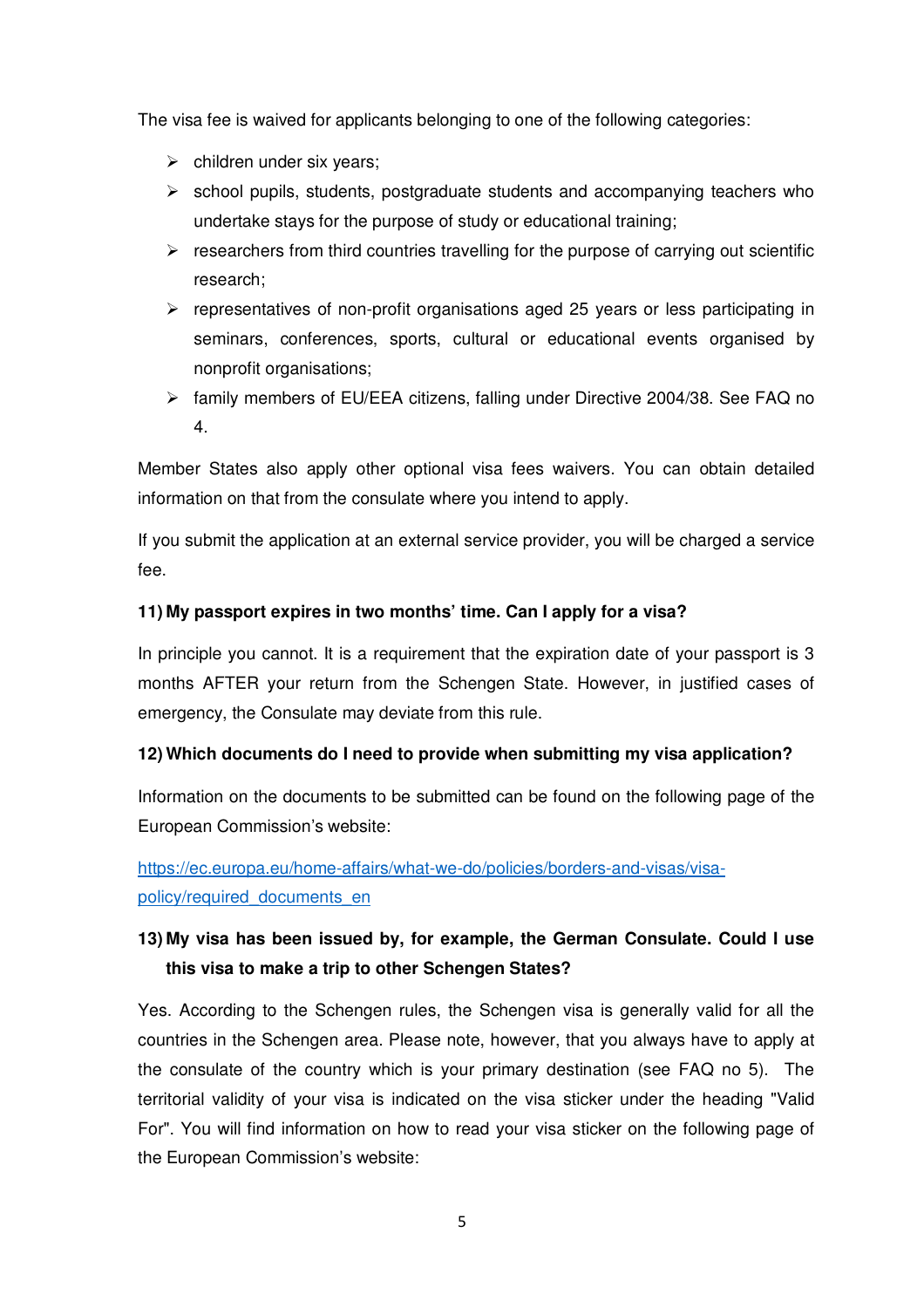https://ec.europa.eu/home-affairs/what-we-do/policies/borders-and-visas/visapolicy/read\_visa\_sticker\_en

See FAQ no 16 on checks at the external borders.

#### **14) Can I leave the Schengen area and return again with my Schengen visa?**

Schengen visas may allow for a single-entry or multiple entries. With a single-entry visa you can enter the Schengen area only once. This is indicated on the visa sticker by "01".

With a visa allowing for two or multiple entries you may enter twice or several times during the validity of the visa. See also FAQ 7.

# **15) I have a valid long stay visa/residence permit for a country that is part of the Schengen area. Do I need another visa to travel to other Schengen states?**

No. A long stay visa or a residence permit issued by a Schengen State allows you to travel or stay in other Schengen States, while respecting the maximum duration of a "short stay" (a stay of "90 days in any 180 day period").

# **16) Do I have to present any other document at the Schengen external borders apart from my travel document with the Schengen visa?**

The short-stay visa does not automatically entitle you to enter the Schengen area. At border (or during other controls) you may have to show the visa but also provide additional documentation, for example information on that you have sufficient means to cover the stay and the return trip. It is therefore recommended that you carry with you copies of the documents which you presented when applying for the visa (e.g. letters of invitation, travel confirmations, other documents stating the purpose of your stay).

# **17) I have connecting flights, with a stop at a Schengen state airport. Do I have to apply for an airport transit visa or a short stay visa?**

It is important to distinguish between two situations:

- $\triangleright$  transit through the international transit area of an airport (onward journey where you do not leave the international transit area of the airport)
- $\triangleright$  transit via the territory of a Member State albeit limited to an airport (onward journey where you leave the international transit area of the airport).

An airport transit visa (ATV) authorises you to pass through the international transit zone at an airport located on the territory of the Schengen State and to await a connecting flight to a non-Schengen country. The ATV does not allow you to enter the Schengen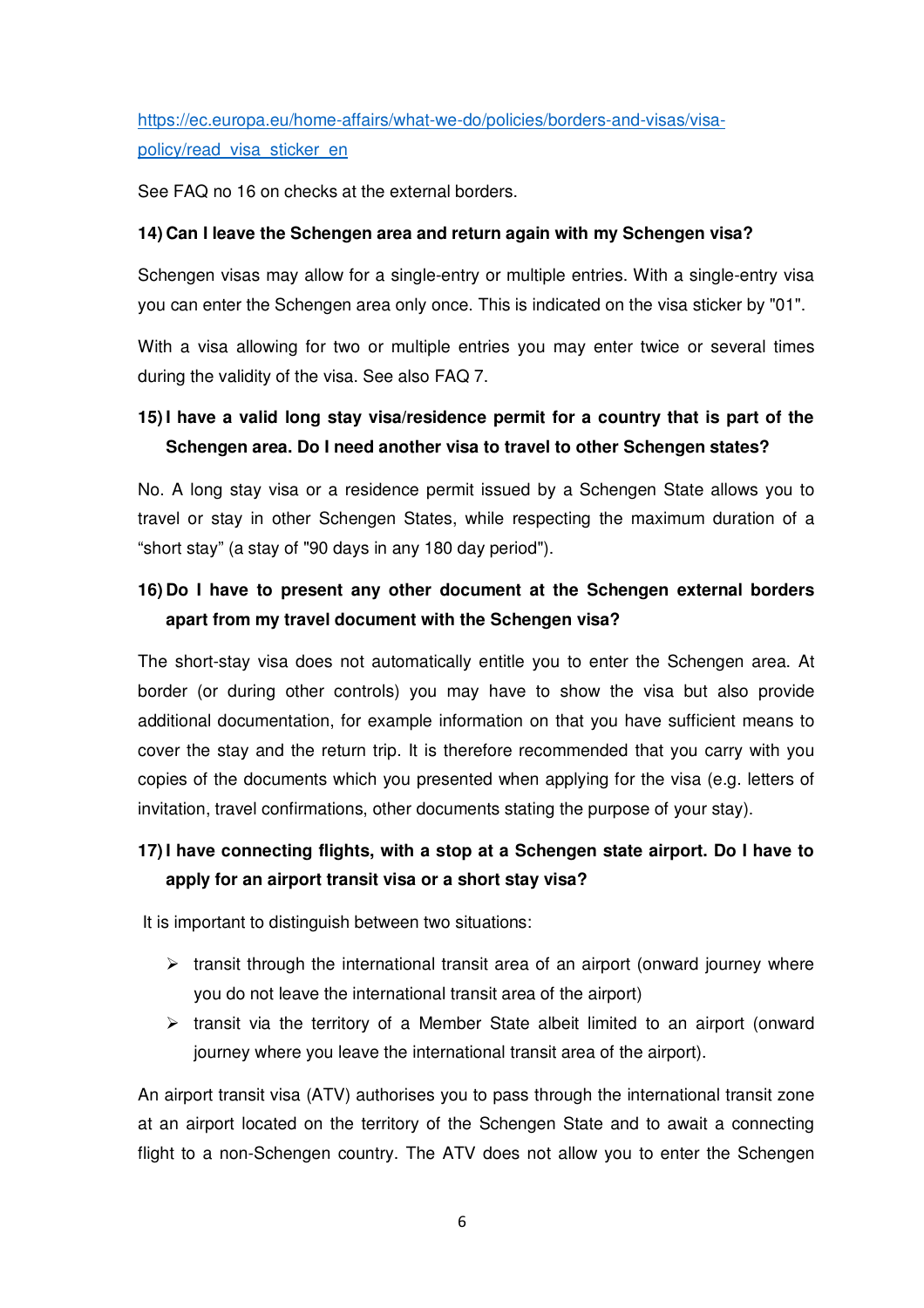territory (to stay at a hotel or to take an onwards flight to another Schengen State, for example).

To find out whether you need an airport transit visa, you can consult the overview on the European Commission's website:

https://ec.europa.eu/home-affairs/sites/homeaffairs/files/elibrary/documents/policies/borders-and-visas/visa-policy/docs/annex\_7b\_atvnational\_lists.en.pdf#zoom=100

Traveling to a Schengen State via another Schengen State airport is not considered an airport transit neither is travelling to a non-Schengen country via two Schengen state airports. All flights between two or more Schengen States are considered to be «domestic» flights. Depending on your nationality, you might need a short stay visa as you enter the Schengen area – even if the stay only lasts a few hours and you remain in the airport (outside the international transit zone).

#### **18) Can my visa be extended?**

When applying for a visa extension, you must show that due to force majeure or for humanitarian reasons or for serious personal reasons it is not possible for you to leave the territory of Member States before the expiry of your visa or the authorized period of stay.

As a rule, the visa can only be extended if you have stayed less than 90 days the Schengen area, in the course of the past 180 days, and if your current visa is not expired.

Information on the authorities competent for extending visas in the different Schengen States can be found on the European Commission's website:

#### https://ec.europa.eu/home-

affairs/sites/homeaffairs/files/doc\_centre/borders/docs/annex\_27\_authorities\_competent\_ for\_extension.pdf#zoom=100

#### **19) My visa has been refused. What can I do? Will the visa fee be refunded?**

You may appeal against this decision. The decision to refuse a Schengen visa and the reasons for the refusal are notified using a standard form that is handed out by the Member State's consulate that refused the visa. The notification of the refusal must include the reasons, on which the refusal were based, and the procedures and deadlines for submitting an appeal.